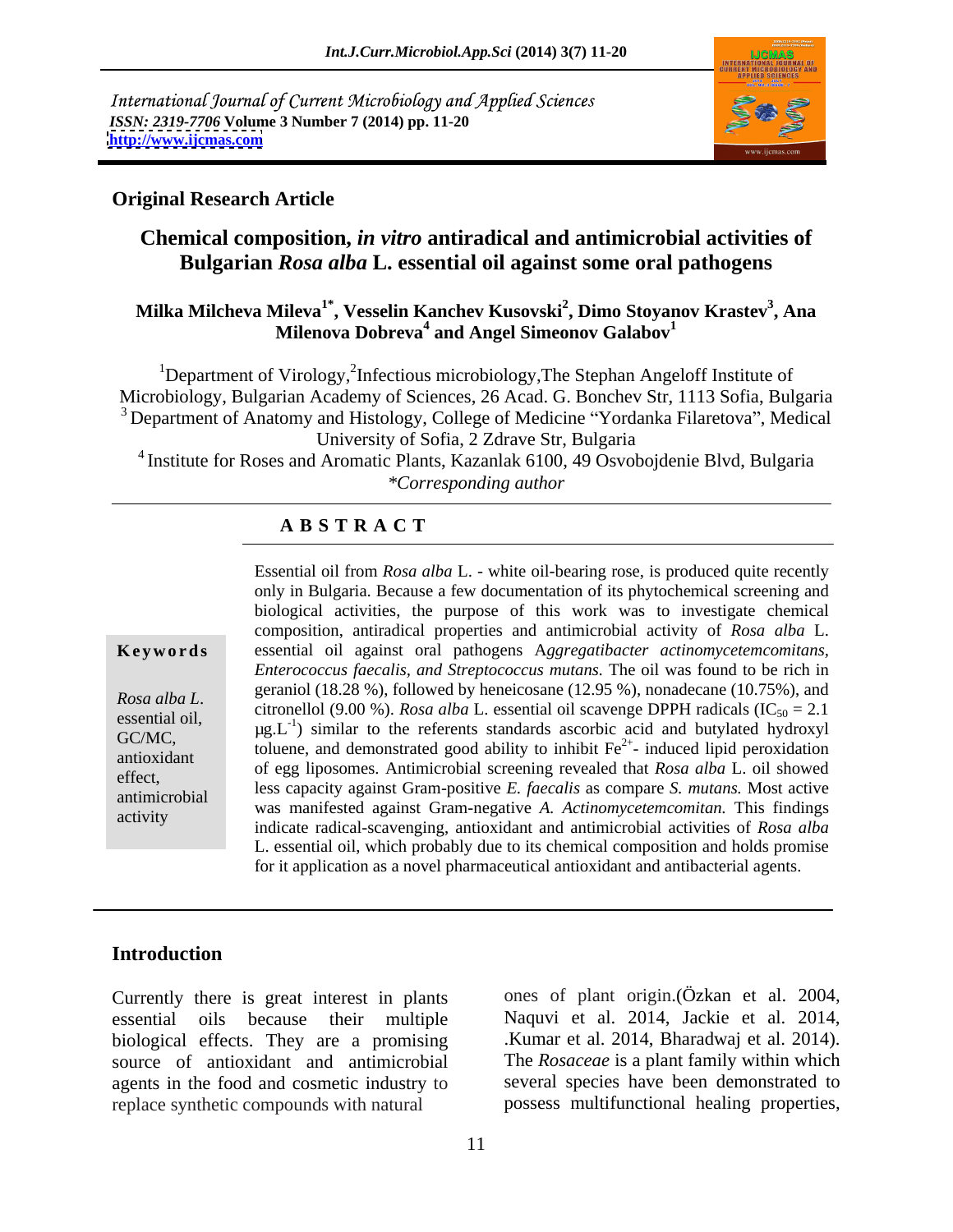such as cooling, soothing, astringent, *comitans),* Gram-positive aerobic bacterium cardiotonic, antiinflammatory, skin *Enterococcus faecalis (E. faecalis),* and protective and anti-aging effects, as well anti-HIV, antibacterial activities (Lawrence *Streptococcus mutans (S. mutans)*, which BM 1991, Basim E. and Basim H.(2003), colonize the oral cavity, involved in dental Özkan et al. 2004, Pavlov et al. 2005, infections including necrotizing ulcerative<br>Boskabady et al. 2006, Jafari et al. 2008, inginyitis and periodontitis, periradicular Perumal et al. 2012). Most of these therapeutic activities are due to the essential Houte J. 1994, Gomes et al. 2006, Fine et al. oil. Traditionally, rose oil is used as a 2007). So, these bacteria cause dental remedy for anxiety, depression and for the disorders, recognized as to be one of the treatment of stress related condition (Naquvi most important and dangerous problems in et al. 2014). *Rosa damascena* Mill. has show as a potent antioxidant that has many therapeutic uses in addition to its perfuming In this sense, the purpose of this work was to effects (Jafari et al. 2008). Rose oil is a preferred ingredient in the perfumery and antioxidant properties and antimicrobial cosmetics products as a base component of activity of *Rosa alba* L. essential oil and many of the modern perfumes, creams, some it ingredients against clinically soaps, lotions, but it also finds application in significant oral pathogens A. the food industry as a flavour additive *actinomycetemcomitans, E. faecalis, and S.* (Naquvi et al. 2014).

*Rosa alba* L., oil-bearing rose with white flowers is commonly known as "Bulgarian" white rose". As ornamental plant, *Rosa alba* **Chemicals used** L. has a long history in Bulgarian folklore,<br>holy believes, weddings rituals, and All chemicals, standards, solvents, and religious traditions (Degraf K. 2003). For industrial purpose in the past it was grown and processed mixed with *Rosa damascena* GmbH,<br>Mill Currently white rose is cultivated (Swiss). Mill. Currently, white rose is cultivated separately in the Roses Valley in Bulgaria only, and essential oil of *R. alba* L. is **Plants material points** distilled separately too (Nedkov et al. 2009) **essential oil** distilled separately too (Nedkov et al. 2009). About the chemical composition and biological activities of *R. alba* L. essential As a raw material were used fresh petals of oil are scarce data (Dobreva and Kovacheva Rosa alba L., from plantation in oil are scarce data (Dobreva and Kovacheva 2008, Nedkov et al. 2009, Gochev et al. 2010). A few studies were undertaken, but as far as we find before, no published data on the antioxidant as well antibacterial properties of *R. alba* L. oil against oral pathogens. Highly adherent Gram-negative blooming - blooming flowers. Rose oil was<br>has a as a distilled immediately by water-steam *actinomycetemcomitan (A. actinomycetem*

Gram-positive microaerophilic bacterium colonize the oral cavity, involved in dental infections including necrotizing ulcerative ginginvitis and periodontitis, periradicular abscesses, infected root canals etc. (van dental medicine.

investigate chemical composition, significant oral pathogens *A. mutans*.

# **Materials and Methods**

## **Chemicals used**

All chemicals, standards, solvents, and culture media of high purity (>99%) were purchased from Sigma Aldrich Chemie GmbH, Merck (Germany), and Givaudan (Swiss).

### **Plants material and distillation of essential oil**

pathogen *Aggregatibacte* distilled immediately by water-steam As a raw material were used fresh petals of *Rosa alba* L., from plantation in experimental field of the Institute of Rose and Essential Oil Plants, in Kazanlak. The plant material was collected in the morning in May/Jun 2009, before the sunrise (6-8 a.m.), in a phase of flowering semi blooming - blooming flowers. Rose oil was distilled immediately by water-steam distillation of semi-industrial processing line in Institute. Process parameters of the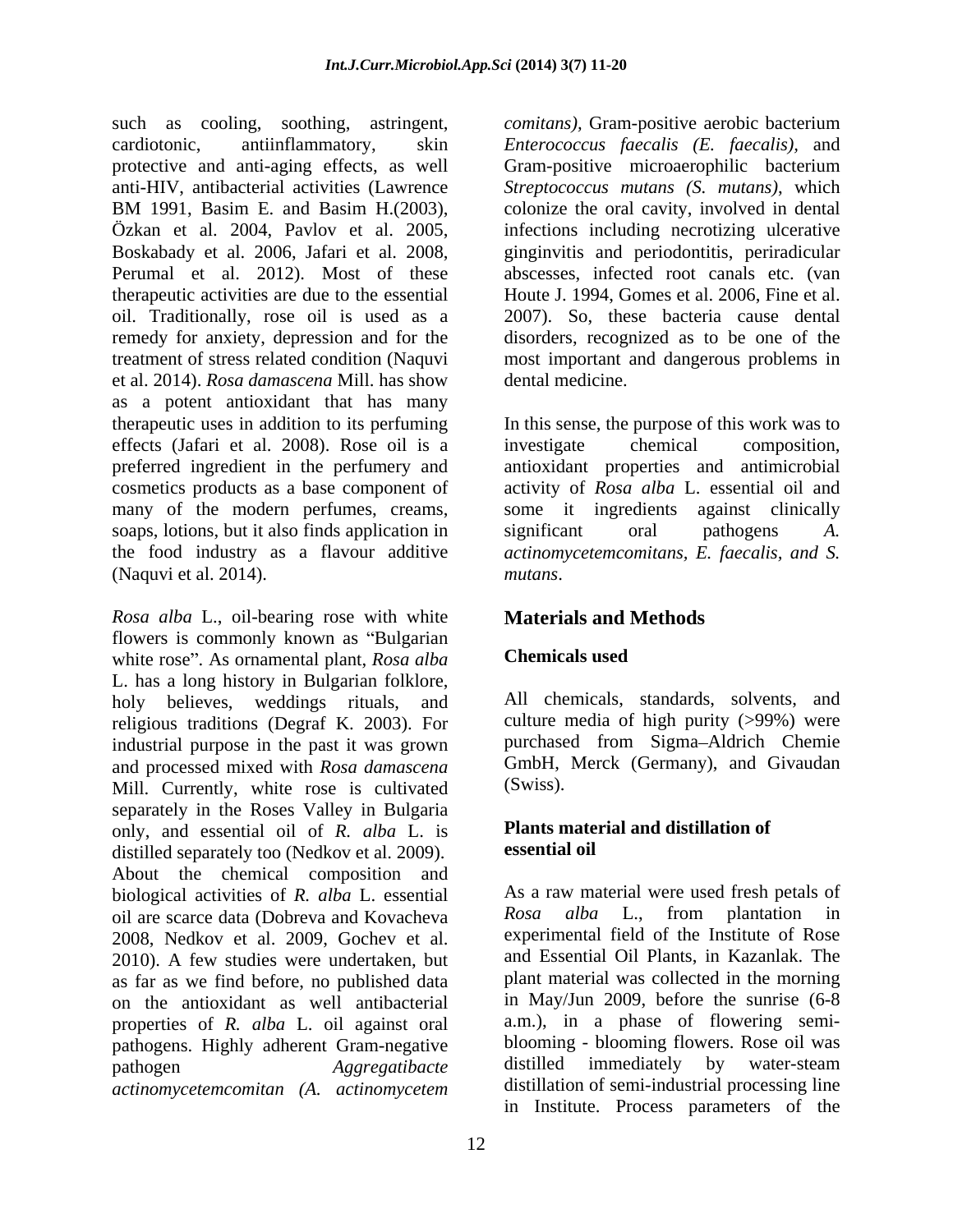distillation were as follows: a raw material as follow: freshly prepared ethanolic apparatus. The essential oil of each charge is density (OD) monitored of the collection campaign of *Rosa alba* L. for 2009. Finally, it was dried with sodium  $I(\%) = [(OD \text{ control} - OD \text{ sample})/(OD$ sulfate, filtered and stored appropriately. control)] X 100

The quantitative and qualitative and  $\frac{1}{2}$ chromatographic analysis of *Rosa alba* L. All activitis were compared against 2,6-diessential oil was performed using Agilent 7890A/5975 GC-MS system, equipped with HP-5 apolar column (60 m x 0.25 mm x Data were obtained from the plotted graph  $0.25 \mu m$ ). As a carrier gas helium with a of scavenging activity of each sample. constant flow rate of 1 mL/min was used. Lower  $IC_{50}$  value means higher antiradical The splitless injection of 1 mL sample was activity. Each experiment was carried out in performed. The parameters of the triplicate and data were presented as a mean temperature program were as indicated in the standard described in international standard (ISO 9842). **Extraction of liposomal suspension**

Standards and Technology (NIST) library

Hydrogen atoms and electron-donating **Antioxidant activities in liposomal** potential of essential oils were measured from the bleaching of the purple-colored ethanol solution of DPPH. All compounds were dissolved in ethanol to a concentration suspension were measured by formation of of 100 mg.mL<sup>-1</sup> stock solutions for the follow dilutions. DPPH assay was measured reacting with 2-thiobarbituric acid

for charge - 10 kg; hydro module 1:4, rate of solution of DPPH (100 mM) was incubated 8-10% and call duration - 150 min. The with tested substances in the concentration aromatic water was re-distilled in the same of  $1-0.1x10^{-5}$  mg.mL<sup>-1</sup>, and the optical the sum of primary and secondary oil in spectrophotometrically at  $\lambda$ 517 nm after 30 their natural ratio Total oil is a mixture of min incubation in dark at room temperature. distillates collected over 15 days - the time Inhibition of DPPH in percentage (I, %) was , and the optical density (OD) monitored calculated as given below:

 $control)$ ]  $X$  100

**Chromatographic conditions** substance necessary to decrease the initial  $IC_{50}$  was defined as the quantity of DPPH by 50%.

> butyl-4-methylphenol (BHT) and ascorbic acid as well popular antioxidants. Data were obtained from the plotted graph of the three values (Singh et al.).

The identification of compounds was A liposomal suspension obtained from performed by comparison of their relative phospholipids of egg yolk as lipid rich retention indices and mass spectra with media, extracted according to Folch et all. those of pure substances. Mass spectra also (1957). After evaporation under vacuum, compared with these of National Institute of the chloroform fraction was dissolved in 50 database. Chemicals Company Ltd) to a final **Examination of antioxidant properties** vortexed for a 10 min. Ultrasonic **DPPH test** ultrasonic bath for 30 min. mM K-Na phosphate buffer pH 7.4 (Sigma concentration of 2 mg lipid.mL $^{-1}$ , and  $-1$  and , and sonification was carried out in Branson

### **Antioxidant activities in liposomal suspension**

<sup>-1</sup> stock solutions for the endogenous lipid peroxidation products, Antioxidant activities in liposomal reacting with 2-thiobarbituric acid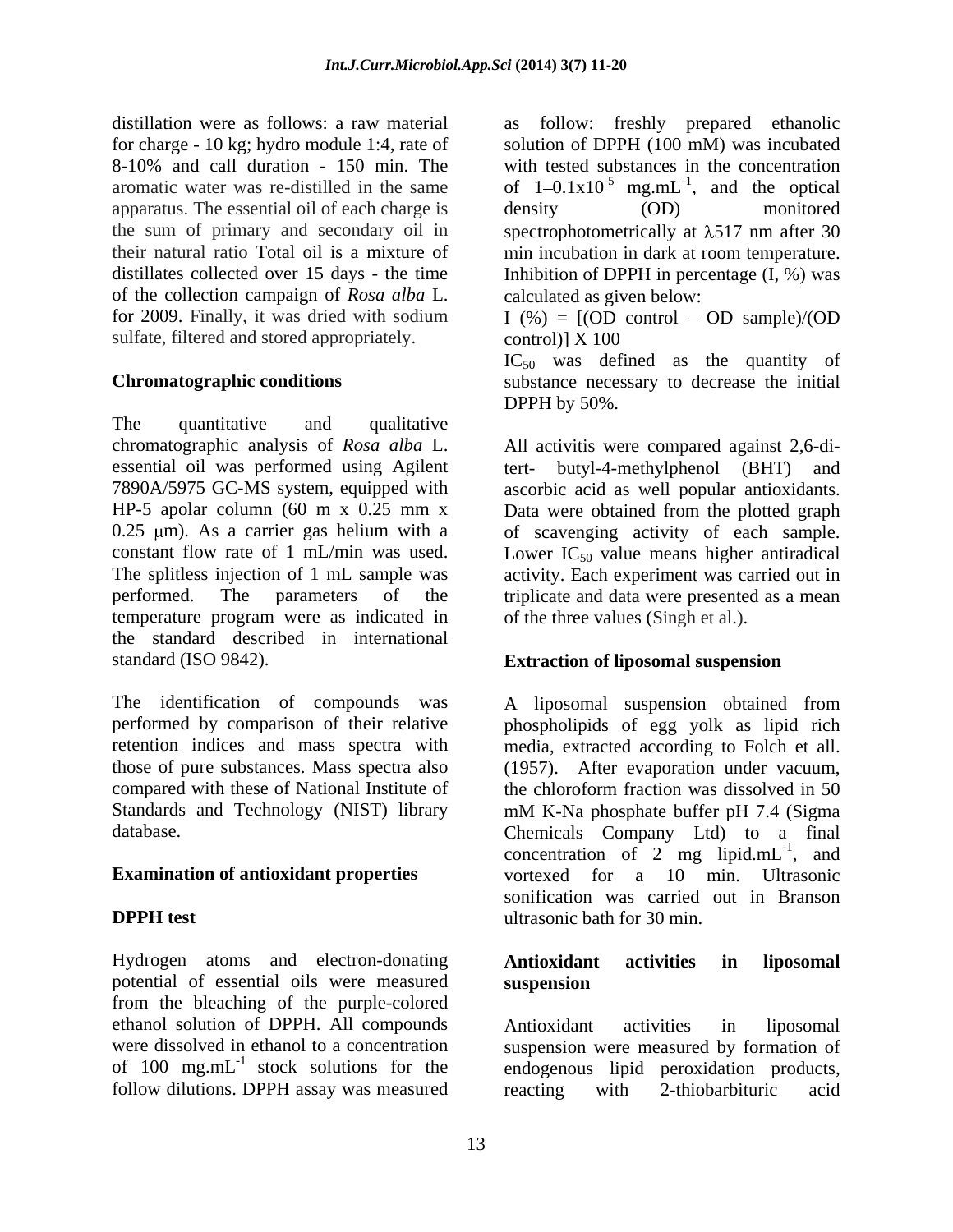(TBARS), and detected **Antimicrobial activity** spectrophotometrically  $(\lambda = 532 \text{ nm})$  by the method of Bishayee and Balasubramanian<sup>15</sup>. adapted from Mileva et al. (2000). Briefly, mg lipid.m $L^{-1}$ , and 100 µL methanol solutions

The samples were vigorously stirring and tubes at  $-86^{\circ}$ C. after pre-incubation for 10 min at 37 $\mathrm{^{0}C}$  the<br>induction of linid peroxidation was initiated **Antimicrobial assay**  $\sigma$ <sup>o</sup>C the induction of lipid peroxidation was initiated by adding of 50  $\mu$ l Fe<sup>2+</sup> and 50  $\mu$ l ascorbic  $^{2+}$  and  $50$  ul esception and 50 µl ascorbic acid to a final concentration of 1 mmol. $L^{-1}$ . After incubation for 30 min at 37  $^0C$ , the reaction was stopped with 0.5 ml of 15 %

and cooling in ice. 5 ml of n-butanol was added to each tube, vigorously stirring and centrifugated at 1200 x g for 10 min. The amount of TBARS generated in the system<br>conditions  $(5\% \text{ CO}_2)$  at  $37 \text{ °C}$  for 24 h on was determined of the upper organic layer. The ratio of the absorption at 560 nm for the sample, containing tested substances in different concentration and the same Minimal inhibitory concentration (MIC) absorption for the controls (without tested substances) in percentage was called antioxidant activity (AOA). The experiments

where Es were content of TBARS, formed in samples, containing tested substances and  $\mu$  yield approximately 1.0 x 10<sup>o</sup> CFU mL<sup>-1</sup>.<br>Equivalent Section of the controls (without MIC was encountered as the lowest Ec were TBARS of the controls (without tested substances). All experiments were carried out in triplicate and data were presented as a mean of the three values. As

### **Antimicrobial activity**

#### <sup>15</sup> Microongoniams **Microorganisms Microorganisms**

each sample in the test tube contents 1.8 ml Microorganisms were obtained as follows: liposomal suspension with concentration of 2 *A. actinomycetemcomitans* strain 8324 and , and 100 µL methanol solutions *S. mutans* strain 20523 from the collection (1:10 v/v) of oil and purecompounds to DSMZ Germany; *E. faecalis* strain *3360* achieve concentrations of 0.01, 0.1 and 1 from the Bulgarian national collection for mg.mL<sup>-1</sup> prepared immediately before use. microorganisms, and cell cultures and were stored in 10% glycerol containing micro-test tubes at  $-86^\circ$ C.

### **Antimicrobial assay**

. Antimicrobial activity of the *Rosa alba* L.  ${}^{0}C$ , the essential oil and its major ingredients was reaction was stopped with 0.5 ml of 15 % trichloroacetic acid and 0.5 ml of 0.67 % method. A. *actinomycetemcomitans* was thiobarbituric acid. incubated in microaerophilic conditions (5% The samples were heated at 100  $^{0}$ C for 20 min<br>Lea<br>Little Y (DD 211976) F for all was evaluated using the microdilution broth method. *A. actinomycetemcomitans* was  $CO<sub>2</sub>$ ) at 37 <sup>0</sup>C for 48 h on Trypticase® Soy <sup>0</sup>C for 48 h on Trypticase® Soy broth, which was supplemented IsoVitaleX (BD 211876). *E. faecalis* was incubated in aerophilic conditions at 37 $\mathrm{^{0}C}$  $\rm{^{0}C}$ for 24 h on Trypticase® Soy broth; *S. mutans* was incubated in microaerophilic conditions (5% CO<sub>2</sub>) at 37 <sup>o</sup>C for 24 h on  ${}^{0}C$  for 24 h on Trypticase® Soy broth and supplemented with 0.5% yeast extract.

### **Minimal inhibitory concentration (MIC)**

were performed in triplicate.<br>
microdilution method described by Andrews AOA  $%$  = Es/Ec x 100% plates. Briefly, 50  $\mu$ L of twofold serial positive control served BHT. The nutrient media. Antimicrobial activitity of *R*. The minimal inhibitory concentration (MIC) of all samples was determined by the J. (2001), using 96-well standard microtiter dilutions of examined samples were added to 50 µL microbial suspension adjusted to vield approximately 1.0 x  $10^5$  CFU mL<sup>-1</sup>.  $^5$  CFU mL<sup>-1</sup>. -1 yield approximately  $1.0 \times 10^5$  CFU mL<sup>-1</sup>.<br>MIC was encountered as the lowest concentration of examined sample that inhibits the visible microbial growth after 24-48 h incubation at 37  $\mathrm{^0C}$  at appropriate  ${}^{0}C$  at appropriate *alba* L. essential oil and its ingredients were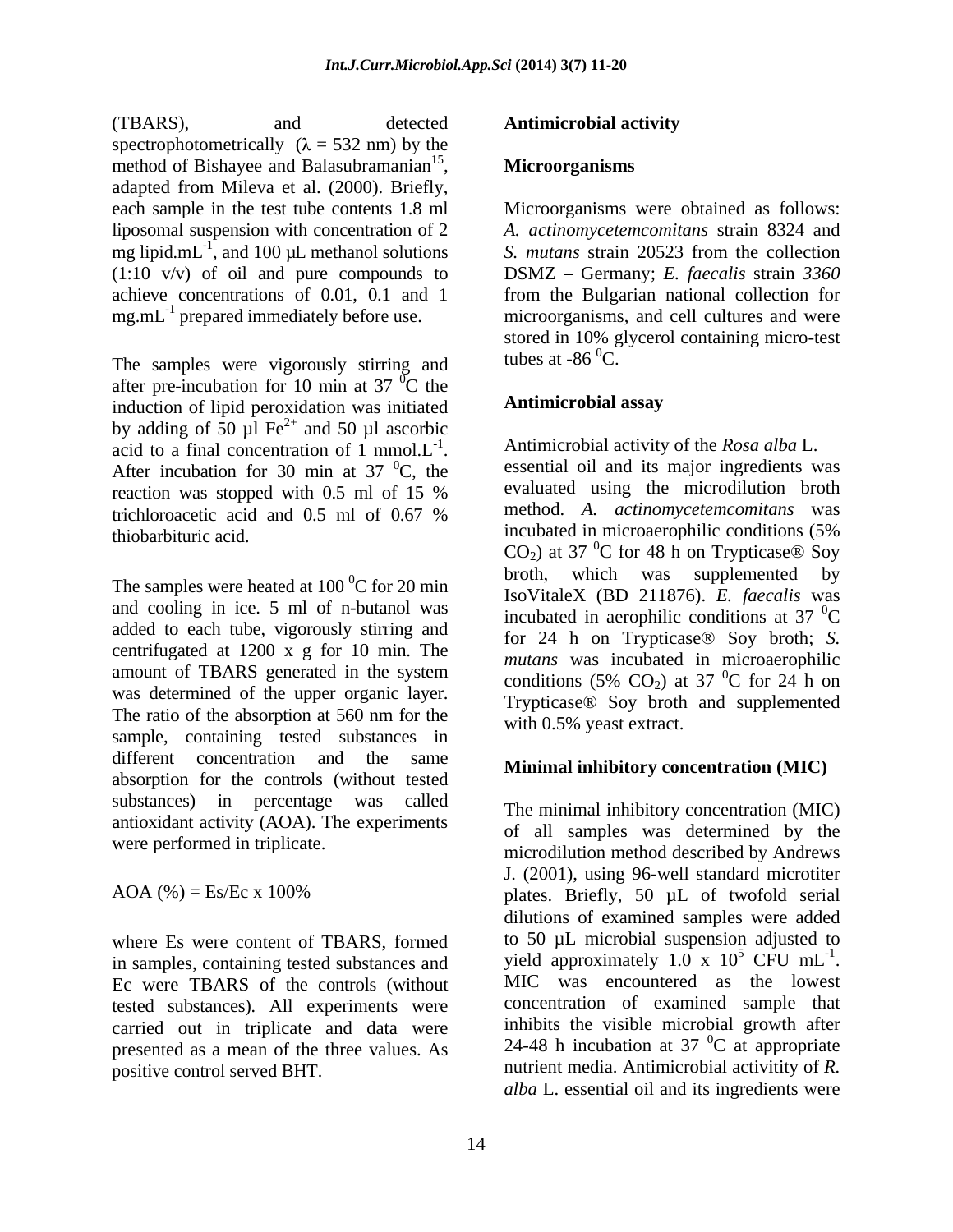infections originating from the oral cavity.

11.0 software package and were recorded as substrate polarity. As can see on chromatographic composition of the

# **Chromatographic profile of** *Rosa alba* **L.**

essential oils of *R. alba* L. studied by GC- MC are presented on Table 1, in order of representatives of this genotype (Nedkov et

monoterpenes (geraniol  $-18.28\%$ , nerol  $-$ 7.74%, citronellol  $-9\%$ ), followed by hydrocarbons with high molecular weight  $(C_{15} - C_{31})$  as nonadecane (10.75%), and heneicosane (12.95 %), trace amounts of phenylpropanoids as eugenol (0.02%) and methyeugenol (0.10 %), terpenoids such as neral and geranial (0.70 % and 0.90 % ).

Rose oils comprise complex mixture of ingredients and their biological activities can be attributed to their different constituents (Bakkali et al. 2008). In order to verify which of the components of the oil are the best powerful antioxidant, as well as most active against set of dental important oral pathogens, the individual major components

## **Antiradical activities of** *Rosa alba* **L. oil**

Antiradical properties of mentioned above substances against DPPH radical expressed

compared against this of vancomycin as  $\ln IC_{50}$  (Table 2) showed that the most active routinely used antibiotic for prevention of was *Rosa alba* L.essential oil, followed by methyleugenol, nerol, geraniol,

**Statistical analysis** The DPPH assay usually involves a All of the experiments were done in 2009). DPPH radical scavenging test is a triplicate. The data were analysed with SPSS sensitive antioxidant assay and depends of means  $\pm$  standard deviations. The entries of the entries of the entries of the entries of the entries of the entries of the entries of the entries of the entries of the entries of the entries of the entries of the entrie **Results and Discussion** ideal structural chemistry for free radical **oil** considered as option for the hydrogen Chromatographic composition of the Antiradical activities of both of essential oils their elution from HP-5 apolar column.<br>Chromatographic profile is typical for antioxidant activity. Most active was R. alba al., 2009). The main groups are BHT > methyleugenol  $\approx$  ascorbic acid > citronellol and citral. The DPPH assay usually involves <sup>a</sup> hydrogen atom transfer reaction (Li et al. substrate polarity. As can see on chromatographic composition of the essential oil*,* most of components possess an scavenging activity (Table 2). The presence of multiple hydroxyl functions could be donation and/or radical scavenging activity. Antiradical activities of both of essential oils against stable DPPH radical expressed in  $IC_{50}$  [ $\mu$ g.L<sup>-1</sup>] showed notable values. A ] showed notable values. A lower  $IC_{50}$  value indicates a greater antioxidant activity. Most active was *R. alba* L. oil – 2.1  $\mu$ g.L<sup>-1</sup>, followed by eugenol > , followed by eugenol > citronellol and nerol. In a system applied we found that essential oil exhibited scavenging of DPPH radicals higher then eugenol and methyleugenol, as well then the benchmarks substances (BHT and ascorbic acid). As can see on Table 1, eugenol and methyleugenol are contained in small amounts in oil and probably have a little participation in its total radical scavenging properties.

of oils were tested too. the combination of effectswith one another. The other pure compounds such as nerol, geraniol, citronellol and citral showed lower antioxidant activities as compare to essential oil. As a rule, the antioxidant properties of the plant extracts cannot be attributed of activities to single constituents. Their scavenging activity could be explained with Ruberto and Baratta (1999) demonstrated that most radical scavenging activities of essential oils are mainly due to the cumulate effect of ingredients nerol, eugenol and geraniol, within the structure has been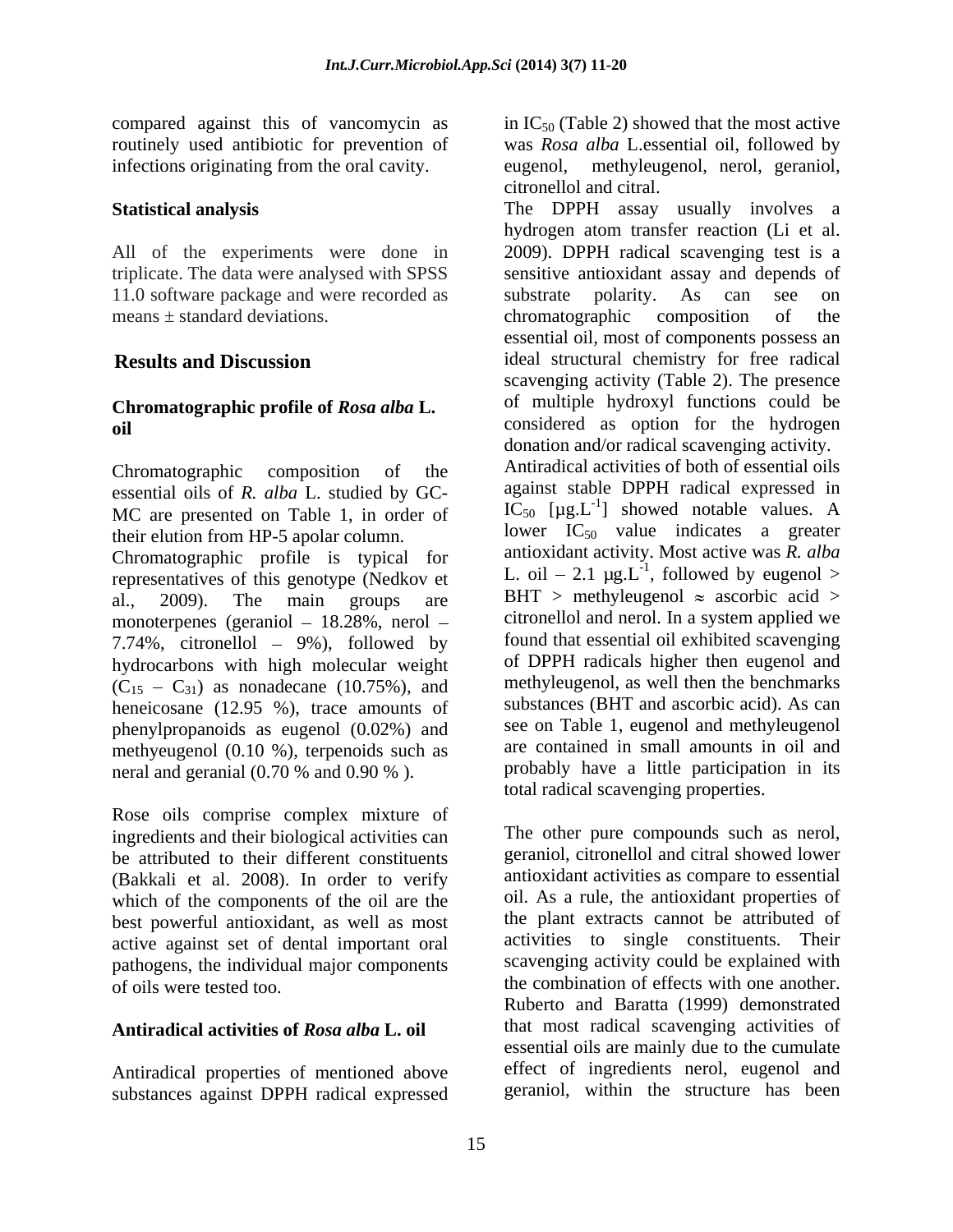observed polar bounded hydrogen. In *R. alba* L. oil the amount of these components Lipid peroxidation is one of the effects oxygenated monoterpenes and antiradical activity of *R. alba* L. essential oils. Undoubtedly, DPPH radical has little relevance to present in biological systems as well in living organisms, but this study is peroxidation (Sherry et al. 2013). ability, independently of any enzymatic

AOA of essential oil in  $Fe^{2+}/$ ascorbic acid induced oxidation of egg liposomes is show from peroxidation in cell membranes, the on Table 3. The results are expressed as results obtained in model membranes may percentage of inhibition of oxidation process be used to advance understanding of in comparison to control sample (without tested substances). *R. alba* L. oil significantly depressed the effect of oxidation. It exhibited a protective capacity Since the essential oils are volatile, unstable against  $Fe^{2+}/$ ascorbic acid-induced lipid on light and temperature, they have the peroxidation in liposomes. It has been established that nerol and geraniol inhibit Good approach in modern nanomedicine is the oxidation of liposomes in a the encapsolating of essential oils in concentration-dependent manner, but most nanoemulsions as well in liposomes. active is citronellol. Eugenol and Liposomes can protect the fluidity of methyleugenol which showed the strongest essential oils and decrease they stability at radical-scavenging properties against DPPH,  $4-5\,^0C$  for 6 months at least (Schnitzer et al. shows the less ability to inhibit liposomal 2007). iron/ascorbat - induced oxidation. Presumably, the inhibition of the oxidation **Antimicrobial activity** in liposomal suspension under the influence of essential oil from *R. alba* L. was A collection of three microorganisms was dependent on the content of citronellol, used, including the Gram-positive bacteria nerol and geraniol. *E. faecalis* and *S. mutans* and Gram-negative

The damaging reactions of free radicals are electrophilic reactive moieties interact with lipids, proteins and nucleic acids and cause

was total of 26.40 % (Table 1). According to induced by free radicals, and it can be occur these results we could assume that there is a in lipid system due to the presence of relationship between the content of structures rich in highly peroxidizable, indicative of the capacity of the Bulgarian Antioxidant power of natural products is an rose oil to scavenge free radicals, and will expression of its capability to defend from refer to hydrogen atom or electron donation the action of the free radicals as well to activity. (Deighton et al. 2000, Piaru et al. 2010, /ascorbic acid - model membranes may be very different oxidative damages (Deighton et al. 2010). Lipid peroxidation is one of the effects polyunsaturated fatty acids. The presence of antioxidants in the fraction will minimize the oxidation of these structures due to the inhibition of the chain reaction of lipid peroxidation (Sherry et al. 2013). prevent degeneration from oxidants Sherry et al 2013). Although peroxidation in peroxidation in biological membranes (Schnitzer et al. 2007).

> ability to degrade in presence of oxygen. 2007).

## **Antimicrobial activity**

widely implicated in the etiology of and dangerous stomatologic problems due to numerous oxidative stress related disease the difficulty of their control (Gomes et al. (Piaru et al. 2010). These typically 2006). In the present study the result ones *A. actinomycetemcomitan* are now considered to be one of the most important obtained from the microdilution method demonstrated that *Rosa alba* L. oil and its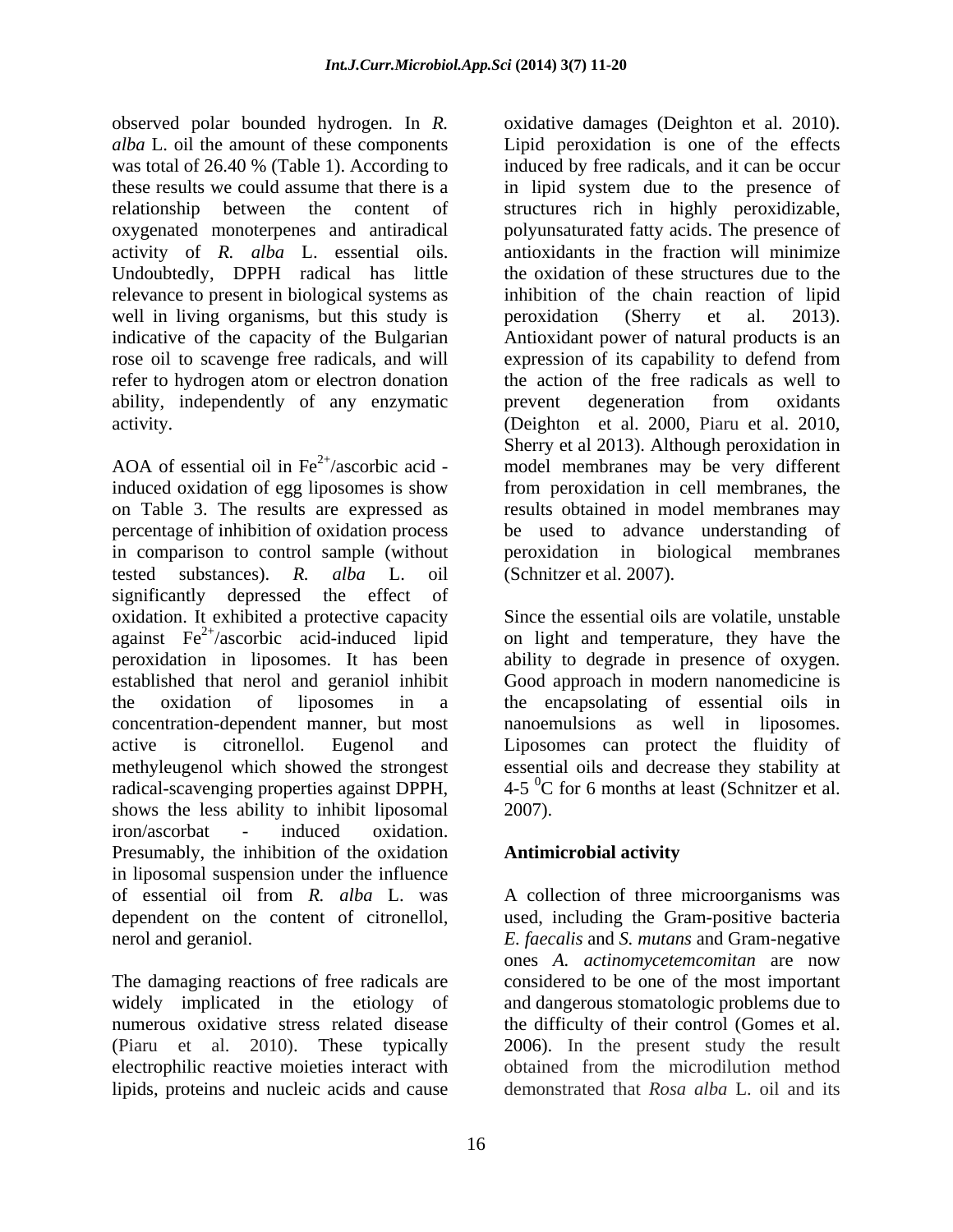of antimicrobial activity against all tested oral pathogens (Table 3). The MIC values damage their permeability, and cause (mg.mL-1 ) against *E. faecalis* shoved the collapse of the normal cellular processes. lowest activity of tested compounds as When the disturbance of membrane integrity follow: citral  $\lt R$ . *alba* L. oil and nerol  $\lt$  occurs, then its functions are compromised. methyleugenol and geraniol < eugenol < The antimicrobial activity of the essential citronellal < vancomycin. The MIC values against *S. mutans* were 1.1 for citral, monoterpenes that, due to their lipophilic citronellol, methyleugenol, and geraniol, and character, act by disrupting the microbial 0.82 for *R. alba* L. oil and nerol, the same value as vancomycine (0.83), but most high impermeability for protons and bigger active was eugenol  $-$  MIC = 0.17. Higher activity showed all of tested substances against *A. actinomycetemcomitans,* MIC of eugenol was 0.17, MIC of other pure compounds was about 0.2; MIC of *R.alba* displayed a broad spectrum and variable L. oil was 0.45. Study of the MIC is the degree of antibacterial activities (Gochev et method most frequently used for screening al. 2010, Cristiani et al. 2007). In fact, most of plant extracts for antimicrobial activity. researchers reported increasing tolerance Essential oils are poorly soluble in water and and escalating level of drug's and present a complex chemical composition; antibiotic's resistance among pathogenic some of their constituents are volatile and bacteria (Cristiani et al. 2007, Thaweboon et have to be used in low concentration and al. 2009, Rathera et al. 2012). Proper low temperature. This causes many approach for prophylactic and therapy of problems in studying their biological and bacterial infections is a combination of pharmacological properties (Schnitzer et al. essential oils with conventional antibiotics 2007, Thaweboon et al. 2009, Sherry et al. and synthetic drugs because of synergism of

major ingredients show low to high degree Such antimicrobial agents essential oils target the bacterial cell wall and membrane, oils can be attributed to the contained cytoplasmic membrane, which thus loses its ions (Özkan et al. 2004, Cristiani et al. 2007, Gochev et al. 2010).

2013. this co-medication (Rathera et al. 2012)**.** Essential oils and their chemical constituents and escalating level of and synthetic drugs because of synergism of

| $N_2$ Components <sup>a</sup>  |                                                                                                                                                                                                                                |          |            | <b>Class<sup>b</sup></b> RT, min <sup>c</sup> KI <sup>d</sup> Relative percentage, % |
|--------------------------------|--------------------------------------------------------------------------------------------------------------------------------------------------------------------------------------------------------------------------------|----------|------------|--------------------------------------------------------------------------------------|
| Linalool                       | OM                                                                                                                                                                                                                             | 11.12    | 867 1.45   |                                                                                      |
| β-phenylethyl alcohol          | BC and the state of the state of the state of the state of the state of the state of the state of the state of the state of the state of the state of the state of the state of the state of the state of the state of the sta | 11.66    | 1110 0.02  |                                                                                      |
| Citronellol                    | OM                                                                                                                                                                                                                             | 14.90    | 1228 9.0   |                                                                                      |
| Nerol                          | OM                                                                                                                                                                                                                             | 15.00    | 1228 7.74  |                                                                                      |
| Neral (Citral 1)               |                                                                                                                                                                                                                                | OM 15.33 | 1240 0.7   |                                                                                      |
| Geraniol                       | OM                                                                                                                                                                                                                             | 15.79    | 1255 18.28 |                                                                                      |
| Geranial (Citral 2)            | OM                                                                                                                                                                                                                             | 16.21    | 16.21 0.9  |                                                                                      |
| Eugenol                        |                                                                                                                                                                                                                                | BC 19.90 | 1280 0.02  |                                                                                      |
| Methyleugenol                  |                                                                                                                                                                                                                                | BC 20.19 | 1401 0.1   |                                                                                      |
| 10                             | AH                                                                                                                                                                                                                             | 33.43    | 1730 4.25  |                                                                                      |
| Nonadecene<br>Nonadecane<br>11 | AH                                                                                                                                                                                                                             | 34.13    | 1900 10.75 |                                                                                      |
| Eicosane<br>12                 | AH                                                                                                                                                                                                                             | 37.02    | 2000 1.37  |                                                                                      |
| Heneicosane<br>13              | AH                                                                                                                                                                                                                             | 41.04    | 2100 12.95 |                                                                                      |
| 14<br>Tricosane                | AH                                                                                                                                                                                                                             | 46.24    | 2300 3.10  |                                                                                      |

**Table.1** Chemical composition of *Rosa alba* L. essential oil.

<sup>a</sup> Compounds are listed in order of their elution from HP-5 apolar column;<br><sup>b</sup> Class of compounds; <sup>c</sup> Retention time, min; <sup>d</sup> KI- Kovats index on HP-5 apolar column in reference to *n*alkenes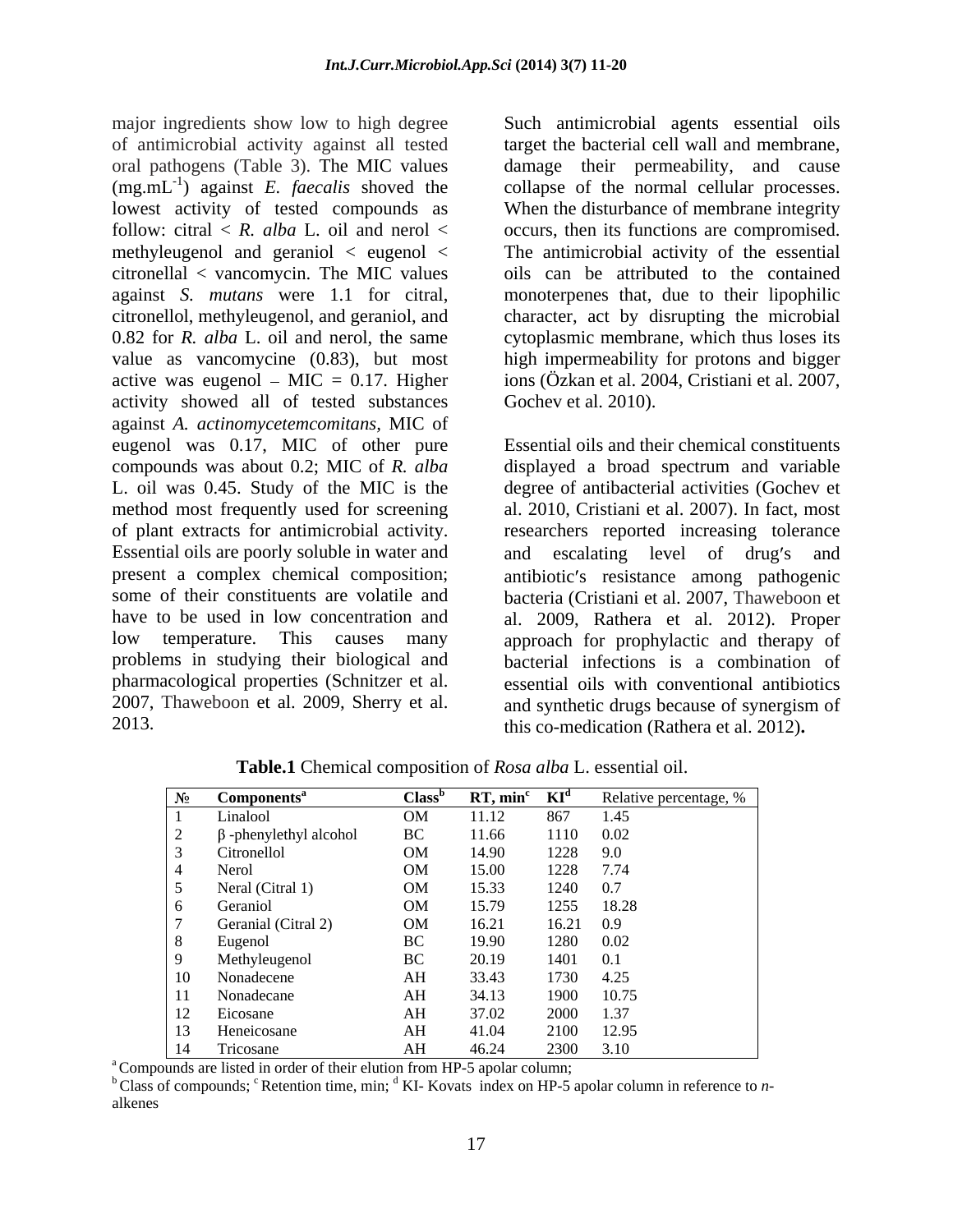| N Compounds    | $\ensuremath{\mathsf{DPPH}}$    | $AOA$ (%)              | AOA $(%)$               | $AOA$ $%$ )                |
|----------------|---------------------------------|------------------------|-------------------------|----------------------------|
|                | $IC_{50}$ [µg.L <sup>-1</sup> ] | $1 \text{ mg.mL}^{-1}$ | $10 \text{ mg.mL}^{-1}$ | $100 \text{ mg.mL}^{-1}$ ] |
| Nerol          | $4.27 \pm 0.11$                 | $40.73 \pm 3.11$       | $30.46 \pm 0.11$        | $20.84 \pm 0.11$           |
| Citral         | $63 \pm 4.27$                   | $98.01 \pm 4.27$       | $96.56 \pm 4.27$        | $95.52 \pm 4.27$           |
| Eugenol        | $2.47 \pm 0.12$                 | $87.9 \pm 6.12$        | $84.2 \pm 0.12$         | $81.3 \pm 0.12$            |
| Citronellol    | $6.3 \pm 0.27$                  | $32.41 \pm 1.27$       | $25.16 \pm 0.27$        | $12.08 \pm 0.27$           |
| Methyleugenol  | $3.96 \pm 0.18$                 | $92.80 \pm 2.18$       | $82.15 \pm 0.18$        | $76.34 \pm 0.18$           |
| Geraniol       | $9.45 \pm 0.34$                 | $31.13 \pm 1.34$       | $24.51 \pm 0.34$        | $22.33 \pm 0.34$           |
| R. alba L. oil | $2.1\pm0.3$                     | $47.24 \pm 3.03$       | $41.23 \pm 2.11$        | $32.46 \pm 2.21$           |
| <b>BHT</b>     | $2.5 \pm 0.14$                  | $34 \pm 2.11$          | $27.62 \pm 3.11$        | $21.30 \pm 1.87$           |
| Ascorbic acid  | $3.96\pm0.3$                    | $NT^*$                 | $NT^*$                  | ${\rm NT^*}$               |

**Table.2** DPPH (IC<sub>50</sub>,  $\mu$ g.L<sup>-1</sup>) scavenging activities and AOA (%) in egg liposomal suspension of different concentration of *Rosa alba* L. essential oil and some its ingredients.

\*NT – non tested

 $IC_{50}$  of DPPH scavenging activities were obtained from the plotted graph of each sample. BHT and ascorbic acid served as a positive control.

AOA - the ratio of the absorption at 560 nm for the sample, containing tested substances in different concentration and the same absorption for the controls (without tested substances) in percentage. Results are expressed as average  $\pm$  SD (n=3).

Table.3 Antibacterial activities against testes strains (MIC, mg.mL<sup>-1</sup>) of *Rosa alba* L. essential oil and some its ingredients.

|              |                | <i>Enterococcus</i>                   | <i>Streptococcus</i>           | Aggregatibacter                               |
|--------------|----------------|---------------------------------------|--------------------------------|-----------------------------------------------|
|              | N Compounds    | faecalis<br>MIC $[\text{mg.mL}^{-1}]$ | mutans,<br>MIC[ $mg.mL^{-1}$ ] | actinomycetemcomitans<br>MIC [mg.mL $^{-1}$ ] |
|              | Nerol          | 1.36                                  | 0.82                           | 0.24                                          |
|              | Citral         | 1.53                                  | 1.53                           | 0.27                                          |
|              | Eugenol        | 0.98                                  | 0.17                           | 0.17                                          |
|              | Citronellol    | 0.69                                  | 1.74                           | 0.20                                          |
|              | Methyleugenol  | 1.19                                  | 1.19                           | 0.21                                          |
| <sub>n</sub> | Geraniol       | 1.12                                  | 1.12                           | 0.37                                          |
|              | R. alba L. oil | 1.36                                  | 0.82                           | 0.45                                          |
|              | Vancomicyn     | 0.12                                  | 0.30                           | 1.8                                           |

Vancomycin as routinely used antibiotic served as reference.

indicates as main constituents oxygenated monoterpenes, and in particular geraniol. by products, or/and co-medication in As a result of the present study, it was conditions where inflammation, scavenging assay, and inhibition of liposomal oxidation. *R. alba* L. gives promise of practical application as a Moreover, for more practical application, potential source of natural antimicrobial *R. alba* L. oil should be subjected to

In conclusions, *R. alba* L. essential oil above-mentioned results support the idea found to be effective in two different accompanied by oxidative processes due antioxidant experiments, including DPPH to the oral pathogen contamination are for using white rose oil in oral care products, or/and co-medication in conditions where inflammation, shown as a big problem.

agent and antioxidant. Taken together, the clinical trials to investigate it's *in vivo*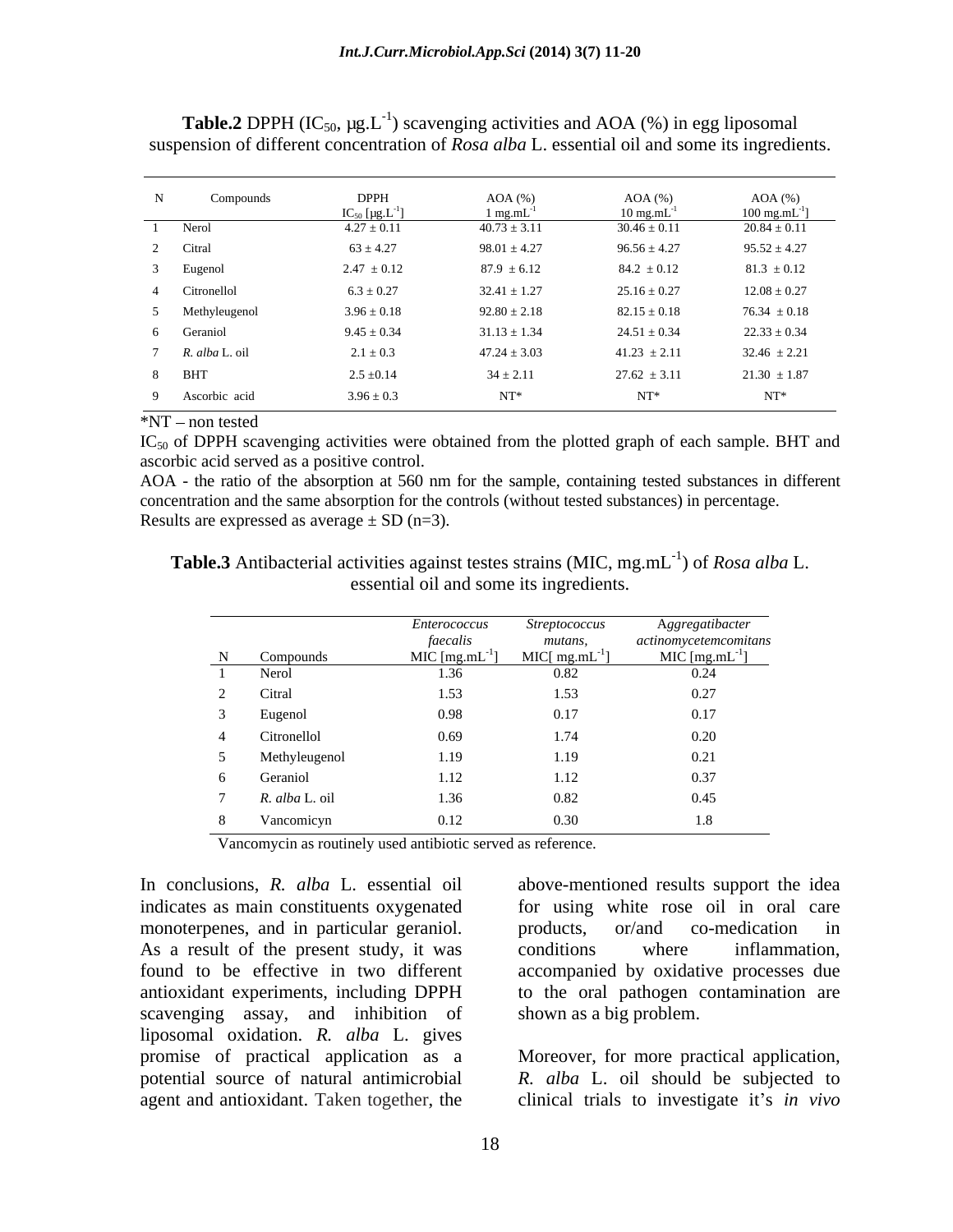effects in animals and human. A clinical study may be required to confirm the *Damascena* Miller) and white (*Rosa* validity of the results obtained. *Alba* L.) oil bearing roses. Union of

- Andrews JM. 2001. Determination of Fine DH, Markowitz K, Furgang D, Fairlie minimal inhibitory concentrations. J
- 
- activity of Rosa damascene essential oil. Fitoterapia 74:394 396.
- Microbiol App Sci 3: 1020-1024. 497 507.
- Bishayee S, and Balasubramanian AS. Gochev V, Dobreva A, Girova T, Assay of lipid peroxide formation.
- Boskabady MH, Kiani S, Rakhshandah H. alba L. Biotechnol & biotechnol 2006. Relaxant effects of Rosa chains and its possible mechanism(s*).*
- Cristiani M, D'Arrigo M, Mandalari G,
- Degraf K, The roses  $\dots$  outside the time  $\qquad \qquad \text{Food } 11: 9-13.$
- Deighton N, Brennan R, Finn C, Davies H. Spectroscopy study of Morinda domesticated and wild *Rubus* species.
- Dobreva A, Kovacheva N. 2008.

**References** International Scientific Conference. Dynamics of essential oil of red (*Rosa Damascena* Miller) and white (*Rosa*  scientifics - Stara Zagora, Bulgaria, pp. 1-5.

- of antimicrob chemother 48: 5–16. M, Gunsolley J. 2007.<br>Bakkali F, Averbeck S, Averbeck D, Agoreoatihacter Bakkali F, Averbeck S, Averbeck D, aggregatibacter<br>Idaomar M. 2008. Biological effects actinomycetem comitans and its of essential oils - a review. Food and relationship to initiation of localized Chem Toxicol 46: 446-475. aggressive periodontitis: Longitudinal Basim E., Basim H. 2003. Antibacterial Cohort Study of Initially Healthy K, Ferrandiz J, Nasri C, McKiernan M, Gunsolley J. 2007. *Aggregatibacter actinomycetemcomitans* and its Adolescents. J of Clin Microbiol 45:3859 3869.
- Bharadwaj M, Shrivastava AK., and R. Folch J, Lees M, Shoane-Stoaley CH. Shrivastava. 2014. Phycochemical and 1957. A simple method for the antimicrobial study of vigorous fresh isolation and purification of total lipid water alga *Mougeotia.* Int J Curr from animal tissue. J Biol Chem 226:  $497 - 507.$ 
	- 1971. J Neurochem 18: 909-920. activity of essential oil from Rosa Stoyanova A. 2010. Antimicrobial activity of essential oil from *Rosa alba* L*.* Biotechnol & biotechnol equip 24: 512-515.
	- damascena on guinea pig tracheal Gomes BPFA, Pinheiro ET, Sousa ELR, J Ethnopharmacol 106:377-82. Souza-Filho FJ. 2006. *Enterococcus*  Castelli F, Sarpietro MG, & Micieli D. et al. 2007. Interaction of four reaction analysis. Oral surg, oral med, monoterpenes contained in essential oral pathol, oral radiol and endodontol oils with model membranes:  $102:247-53$ . Jacinto RC, Zaia AA, Ferraz CCR, de *faecalis* in dental root canals detected by culture and by polymerase chain 102: 247-53.
	- Implications for their antibacterial Jafari M, Zarban A, Pham S, and Wang activity. J of Agricult and Food Chem Th. 2008. Rosa damascena Decreased 55: 6300 6308. Mortality in Adult *Drosoph.* J Med Th. 2008. *Rosa damascena* Decreased Food  $11: 9-13$ .
	- beginning. 2003. Bulletin of Kumar K., Suresh M., Kumar SA., and Bulgarian National Association of Kalaiselvi P. 2014. Bioactive essential oils, perfumery and compounds, radical scavenging,  $\alpha$ cosmetics 75:  $4 - 5$ . antioxidant properties and FTIR 2000. Antioxidant properties of citrifolia fruit extracts. Int J Curr Kalaiselvi P. 2014. Bioactive compounds, radical scavenging, antioxidant properties and FTIR spectroscopy study of Morinda Microbiol App Sci 2: 28-42.

JSFA 80: 1307-1313. Lawrence BM. 1991. Progress in essential